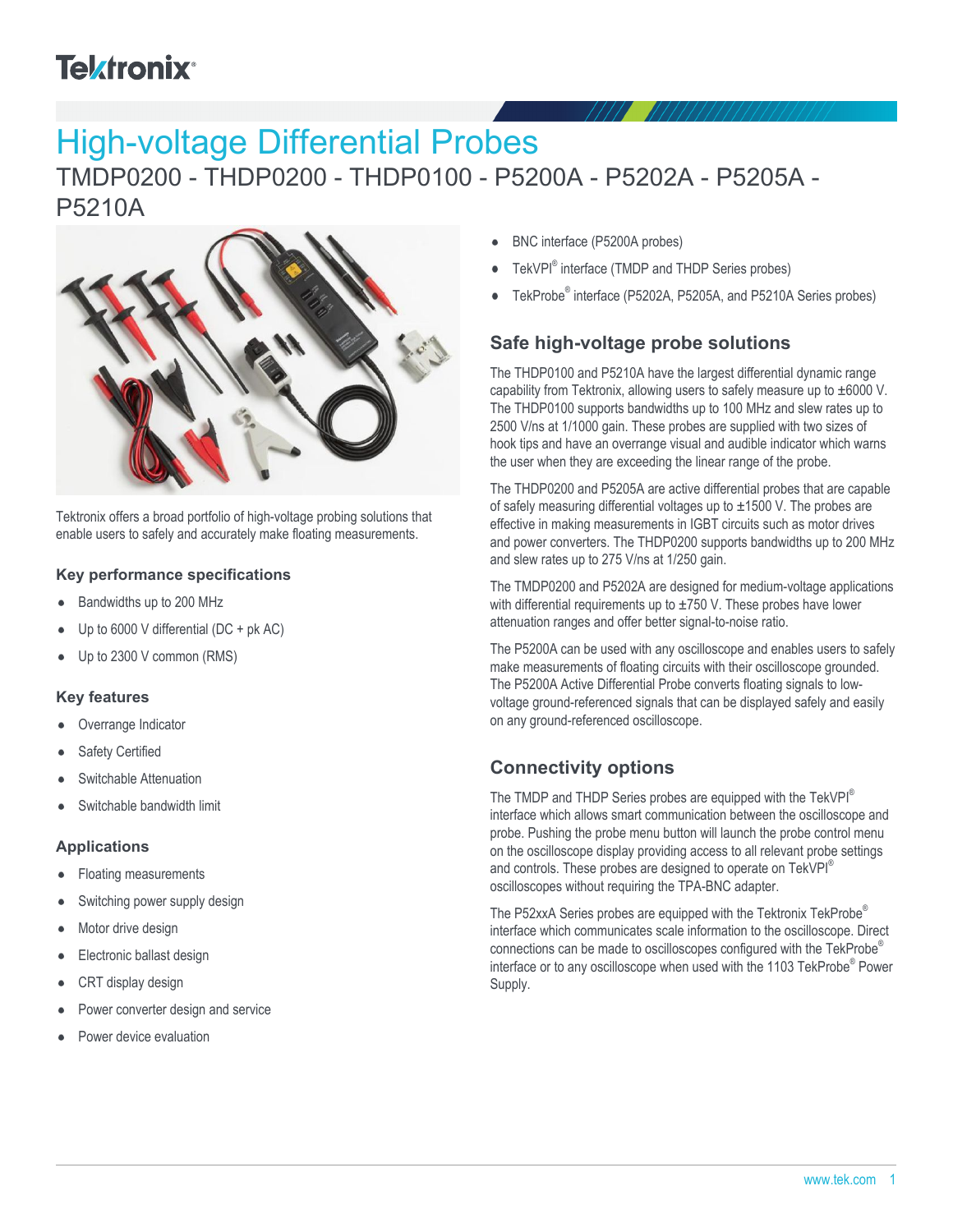## **Specifications**

All specifications are guaranteed unless noted otherwise. All specifications apply to all models unless noted otherwise.

#### **Model overview**

### **Probes with the TekVPI® interface**

|                                  | <b>TMDP0200</b>                                                                     | <b>THDP0200</b>                                                                     | <b>THDP0100</b>                                                                       |
|----------------------------------|-------------------------------------------------------------------------------------|-------------------------------------------------------------------------------------|---------------------------------------------------------------------------------------|
| Attenuation                      | 25X / 250X                                                                          | 50X / 500X                                                                          | 100X / 1000X                                                                          |
| Differential Voltage             | 250X: ±750 V<br>25X: ±75 V                                                          | $500X: \pm 1500$ V<br>50X: $\pm$ 150 V                                              | $1000X: \pm 6000V$<br>$100X: \pm 600 V$                                               |
| Common Mode Voltage              | $±750$ V                                                                            | $±1500$ V                                                                           | $\pm 6000$ V                                                                          |
| Maximum Input Voltage-to-Earth   | 550 V CAT I<br>300 V CAT III                                                        | 1000 V CAT II<br>600 V CAT III                                                      | 2300 V CAT I<br>1000 V CAT III                                                        |
| <b>Bandwidth</b>                 | <b>200 MHz</b>                                                                      | <b>200 MHz</b>                                                                      | 100 MHz                                                                               |
| <b>Rise Time</b>                 | $< 1.8$ ns                                                                          | $< 1.8$ ns                                                                          | $<$ 3.5 ns                                                                            |
| Slew Rate                        | <275 V/ns at 1/250 gain                                                             | <650 V/ns at 1/500 gain                                                             | <2500 V/ns at 1/1000 gain                                                             |
| Input Impedance at the Probe Tip | $5 M\Omega$    <2 pF                                                                | 10 M $\Omega$    <2 pF                                                              | 40 MΩ    <2.5 pF                                                                      |
| <b>Typical CMRR</b>              | $DC: > -80 dB$<br>100 kHz: $> -60$ dB<br>$3.2$ MHz: $> -30$ dB<br>100 MHz: > -26 dB | $DC: > -80$ dB<br>100 kHz: > -60 dB<br>$3.2$ MHz: $> -30$ dB<br>100 MHz: $> -26$ dB | $DC: > -80$ dB<br>100 kHz: $> -60$ dB<br>$3.2$ MHz: $> -30$ dB<br>100 MHz: $> -26$ dB |
| Cable Length                     | 1.5 <sub>m</sub>                                                                    | 1.5 <sub>m</sub>                                                                    | 1.5 <sub>m</sub>                                                                      |

#### **Probes with the BNC and TekProbe® interface**

|                                                  | <b>P5200A</b>                                                        | P5202A                                                               | P5205A                            | P5210A                         |
|--------------------------------------------------|----------------------------------------------------------------------|----------------------------------------------------------------------|-----------------------------------|--------------------------------|
| Attenuation                                      | 50X/500X                                                             | 20X / 200X                                                           | 50X/500X                          | 100X / 1000X                   |
| Differential Voltage                             | 500X: ±1300 V<br>$50X: \pm 130V$                                     | 200X: ±640 V<br>$20X: \pm 64$ V                                      | 500X: ±1300 V<br>50X: $\pm$ 130 V | 1000X: ±5600 V<br>100X: ±560 V |
| Common Mode Voltage                              | $±1300$ V                                                            | $±640$ V                                                             | $±1300$ V                         | $\pm 5600$ V                   |
| Maximum Input Voltage-to-Earth                   | 1000 V CAT II                                                        | 450 V CAT I<br>300 V CAT II                                          | 1000 V CAT II                     | 2300 V CAT I<br>1000 V CAT III |
| <b>Bandwidth</b>                                 | <b>50 MHz</b>                                                        | <b>100 MHz</b>                                                       | <b>100 MHz</b>                    | 50 MHz                         |
| Differential Input Impedance                     | $10 \text{ M}\Omega$    2 pF                                         | $5 M\Omega    2 pF$                                                  | 10 M $\Omega$    2 pF             | 40 ΜΩ    2.5 pF                |
| Input Impedance between each<br>Input and Ground | $5 M\Omega    4 pF$                                                  | $2.5 M\Omega    4 pF$                                                | $5 M\Omega    4 pF$               | 20 M $\Omega$    5 pF          |
| <b>Typical CMRR</b>                              | $DC: >80$ dB<br>100 kHz: >60 dB<br>3.2 MHz: >30 dB<br>50 MHz: >26 dB | $DC: >80$ dB<br>100 kHz: >60 dB<br>3.2 MHz: >40 dB<br>50 MHz: >30 dB |                                   |                                |
| Cable length                                     | 1.8 <sub>m</sub>                                                     |                                                                      |                                   |                                |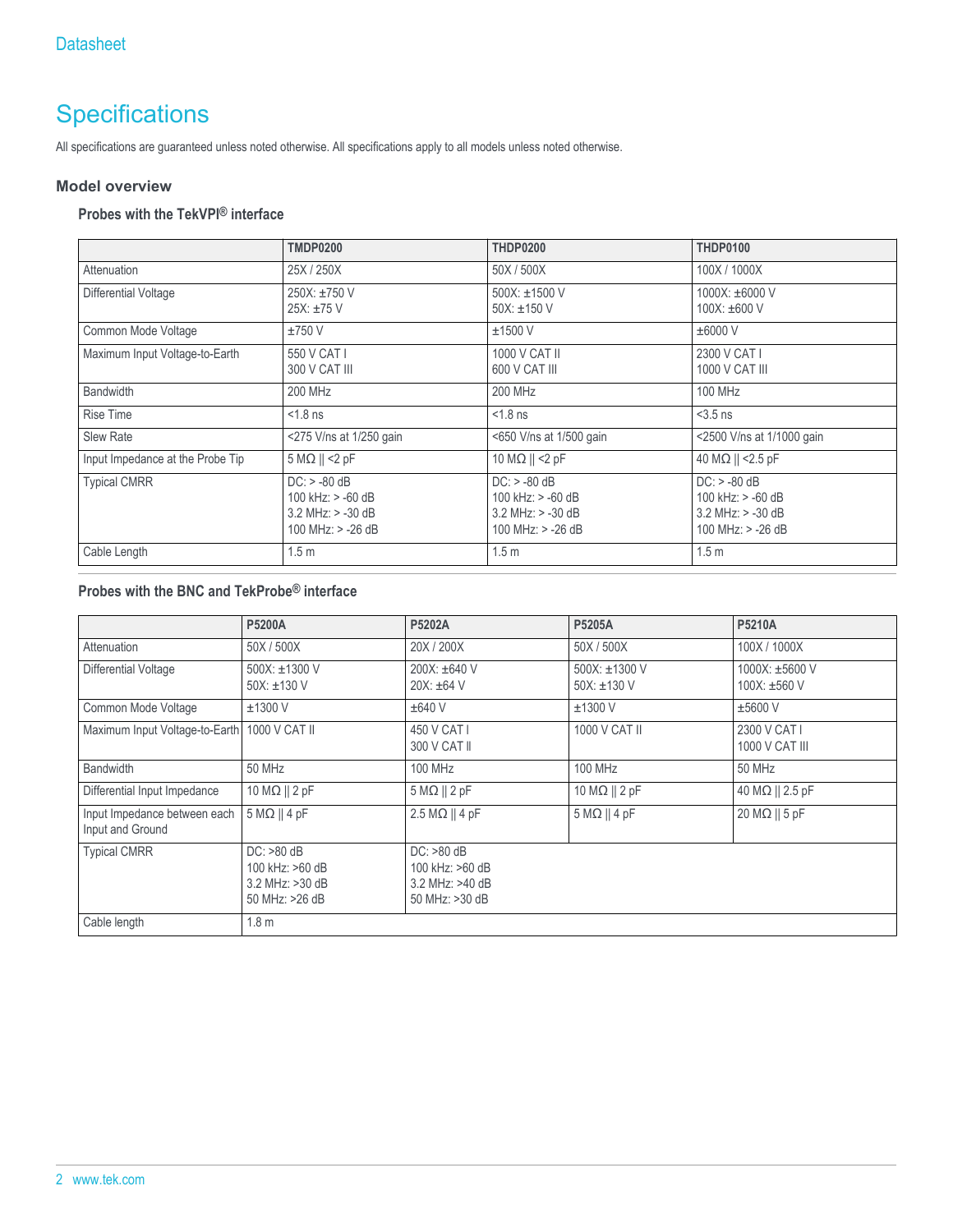#### **Model overview**



THDP0200 Probe Label

1. The differential voltageis the maximum measurable range between the (+) and (-) input leads of the probe. Beyond these limits, the output could be clipped.

2. The maximum common mode voltage and maximum input voltage-to-earth (RMS) are the maximum voltages that each input lead (+/-) can be from ground.

## Ordering information

#### **Standard accessories**

#### **P5200A, P5202A, and P5205A**

| <b>Description</b>      | <b>Quantity included</b>               | Reorder part number |
|-------------------------|----------------------------------------|---------------------|
| Hook clips              | 1 set of red and black hook clips      | AC280-FL            |
| Pincer clips            | 1 set of red and black pincer clips    | AC283-FL            |
| Alligator clips         | I set of red and black alligator clips | AC285-FL            |
| <b>Extension cables</b> | set of red and black extension cables  | 196-3523-00         |

#### **TMDP0200 and THDP0200**

| <b>Description</b>                | <b>Quantity included</b> | Reorder part number |
|-----------------------------------|--------------------------|---------------------|
| Hook clips                        |                          | AC280-FL            |
| Pincer clips                      |                          | AC283-FL            |
| Alligator clips                   |                          | <b>AC285-FL</b>     |
| Extension cables                  |                          | 196-3523-00         |
| Test leads                        |                          | <b>TP175-FL</b>     |
| High voltage differential browser |                          | <b>THV-BROWSER</b>  |
| Probe holder                      |                          | <b>TPH1000</b>      |

#### **THDP0100 and P5210A**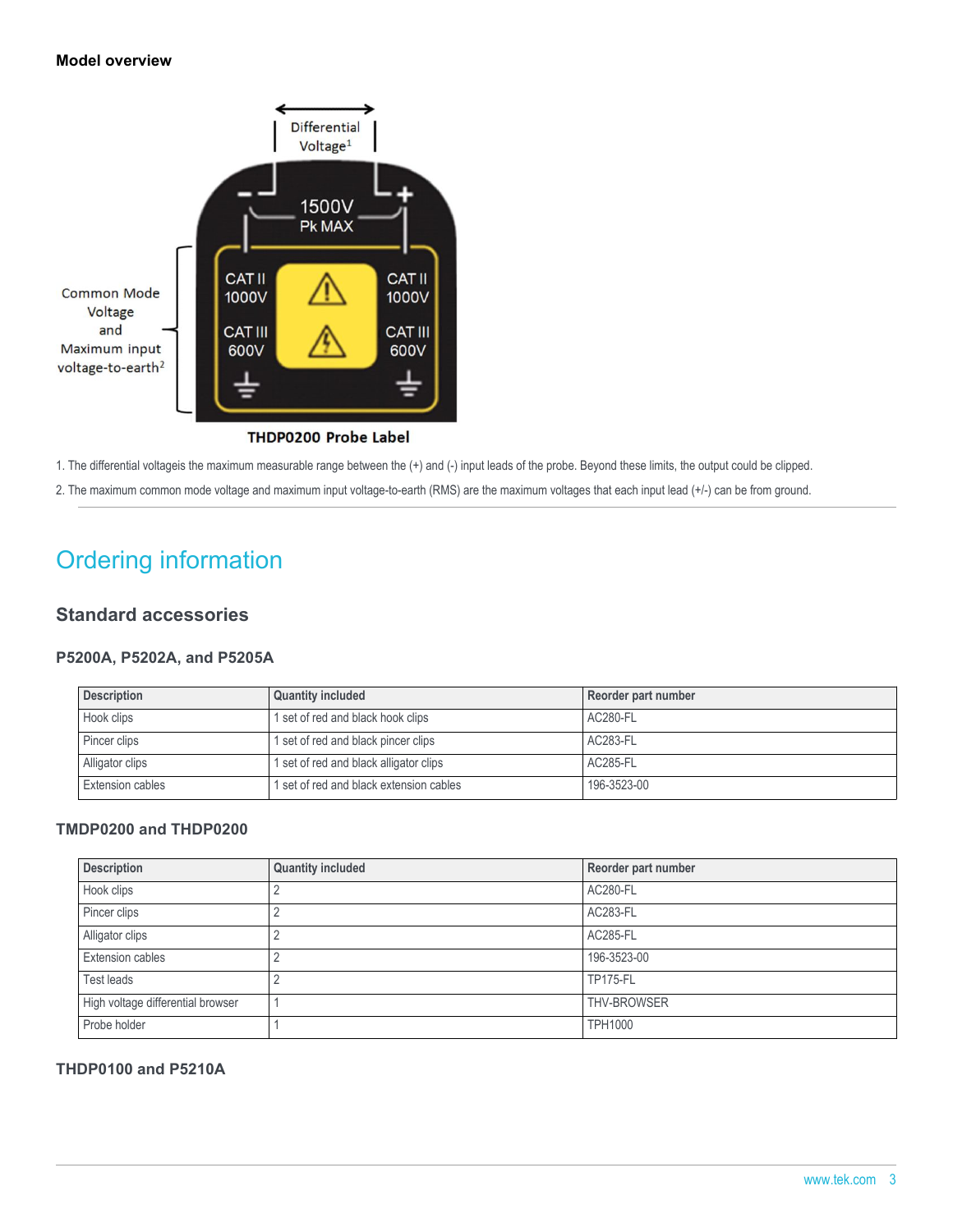| <b>Description</b> | <b>Quantity included</b> | Reorder kit part number |
|--------------------|--------------------------|-------------------------|
| Probe tips         |                          | 020-3070-00             |
| Large hook clips   |                          |                         |
| Small hook clips   |                          |                         |

#### **Probe and Accessory Derating Table**

Common mode, relative to ground, when used with P52xxA Series probes

| <b>Accessory</b> | <b>Description</b>        | TMDP0200 / P5202A<br>450 V CAT I<br><b>300 V CAT II</b> | THDP0200 / P5200A / P5205A<br><b>1000 V CAT II</b><br>600 V CAT III | <b>THDP0100 / P5210A</b><br>2300 V CAT I<br><b>1000 V CAT III</b> |
|------------------|---------------------------|---------------------------------------------------------|---------------------------------------------------------------------|-------------------------------------------------------------------|
| 196-3523-00      | 2x Extender Leads (1.5 m) | Standard                                                | Standard                                                            | Standard                                                          |
|                  | 2300 V CAT I              | 450 V CAT I                                             | 1000 V CAT II                                                       | 2300 V CAT I                                                      |
|                  | 1000 V CAT III            | 300 V CAT II                                            | 600 V CAT III                                                       | 1000 V CAT III                                                    |
| <b>AC280-FL</b>  | 2x Hook Clips             | Standard                                                | Standard                                                            | Optional                                                          |
|                  | 1000 V CAT III            | 450 V CAT I                                             | 1000 V CAT II                                                       | 1000 V CAT I                                                      |
|                  | 600 V CAT IV              | 300 V CAT II                                            | 600 V CAT III                                                       | 1000 V CAT III                                                    |
| <b>AC283-FL</b>  | 2x Pincer Clips           | Standard                                                | Standard                                                            | Optional                                                          |
|                  | 1000 V CAT III            | 450 V CAT I                                             | 1000 V CAT II                                                       | 1000 V CAT I                                                      |
|                  | 600 V CAT IV              | 300 V CAT II                                            | 600 V CAT III                                                       | 1000 V CAT III                                                    |
| <b>AC285-FL</b>  | 2x Alligator Clips        | Standard                                                | Standard                                                            | Optional                                                          |
|                  | 1000 V CAT III            | 450 V CAT I                                             | 1000 V CAT II                                                       | 1000 V CAT I                                                      |
|                  | 600 V CAT IV              | 300 V CAT II                                            | 600 V CAT III                                                       | 1000 V CAT III                                                    |
| 020-3070-00      | Hook Clip Kit             | Optional                                                | Optional                                                            | Standard                                                          |
|                  | 2300 V CAT I              | 450 V CAT I                                             | 1000 V CAT II                                                       | 2300 V CAT I                                                      |
|                  | 1000 V CAT II             | 300 V CAT II                                            | 600 V CAT II                                                        | 1000 V CAT II                                                     |
| <b>TP175-FL</b>  | 2x Test Leads             | Standard (TMDP0200)                                     | Standard (THDP0200)                                                 | Optional                                                          |
|                  | 1000 V CAT III            | 550 V CAT I                                             | 1000 V CAT II                                                       | 2300 V CAT I                                                      |
|                  | 600 V CAT IV              | 300 V CAT III                                           | 600 V CAT III                                                       | 1000 V CAT III                                                    |

### **Options**

#### **Power plug options (P5200A only)**

| Opt. A0             | North America power plug (115 V, 60 Hz)  |
|---------------------|------------------------------------------|
| Opt. A1             | Universal Euro power plug (220 V, 50 Hz) |
| Opt. A2             | United Kingdom power plug (240 V, 50 Hz) |
| Opt. A <sub>3</sub> | Australia power plug (240 V, 50 Hz)      |
| Opt. A4             | North America power plug (240 V, 50 Hz)  |
| Opt. A5             | Switzerland power plug (220 V, 50 Hz)    |
| Opt. A6             | Japan power plug (100 V, 50/60 Hz)       |
| Opt. A10            | China power plug (50 Hz)                 |
| Opt. A11            | India power plug (50 Hz)                 |
| Opt. A12            | Brazil power plug (60 Hz)                |
| Opt. A99            | No power cord                            |
|                     |                                          |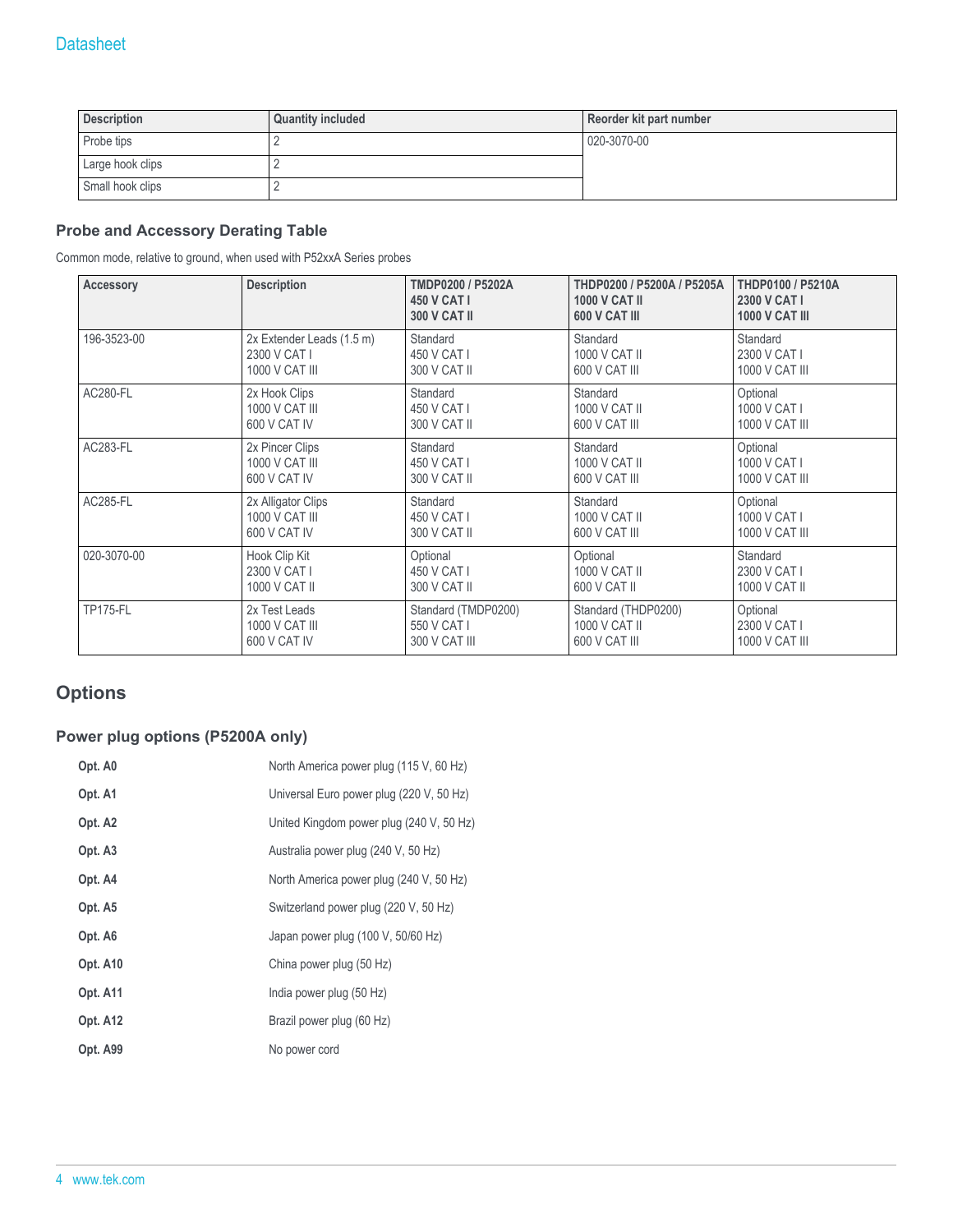#### **Service options**

| Opt. C <sub>3</sub> | <b>Calibration Service 3 Years</b>             |
|---------------------|------------------------------------------------|
| Opt. C <sub>5</sub> | Calibration Service 5 Years                    |
| Opt. D1             | <b>Calibration Data Report</b>                 |
| Opt. D <sub>3</sub> | Calibration Data Report 3 Years (with Opt. C3) |
| Opt. D5             | Calibration Data Report 5 Years (with Opt. C5) |
| Opt. R <sub>3</sub> | Repair Service 3 Years (including warranty)    |
| Opt. R5             | Repair Service 5 Years (including warranty)    |
| Opt. SILV200        | Standard warranty extended to 5 years          |

Probes and accessories are not covered by the oscilloscope warranty and Service Offerings. Refer to the datasheet of each probe and accessory model for its unique warranty and calibration terms.



The P52xxA Series probes provide high-voltage differential measurement solutions for any oscilloscope.



Tektronix is registered to ISO 9001 and ISO 14001 by SRI Quality System Registrar.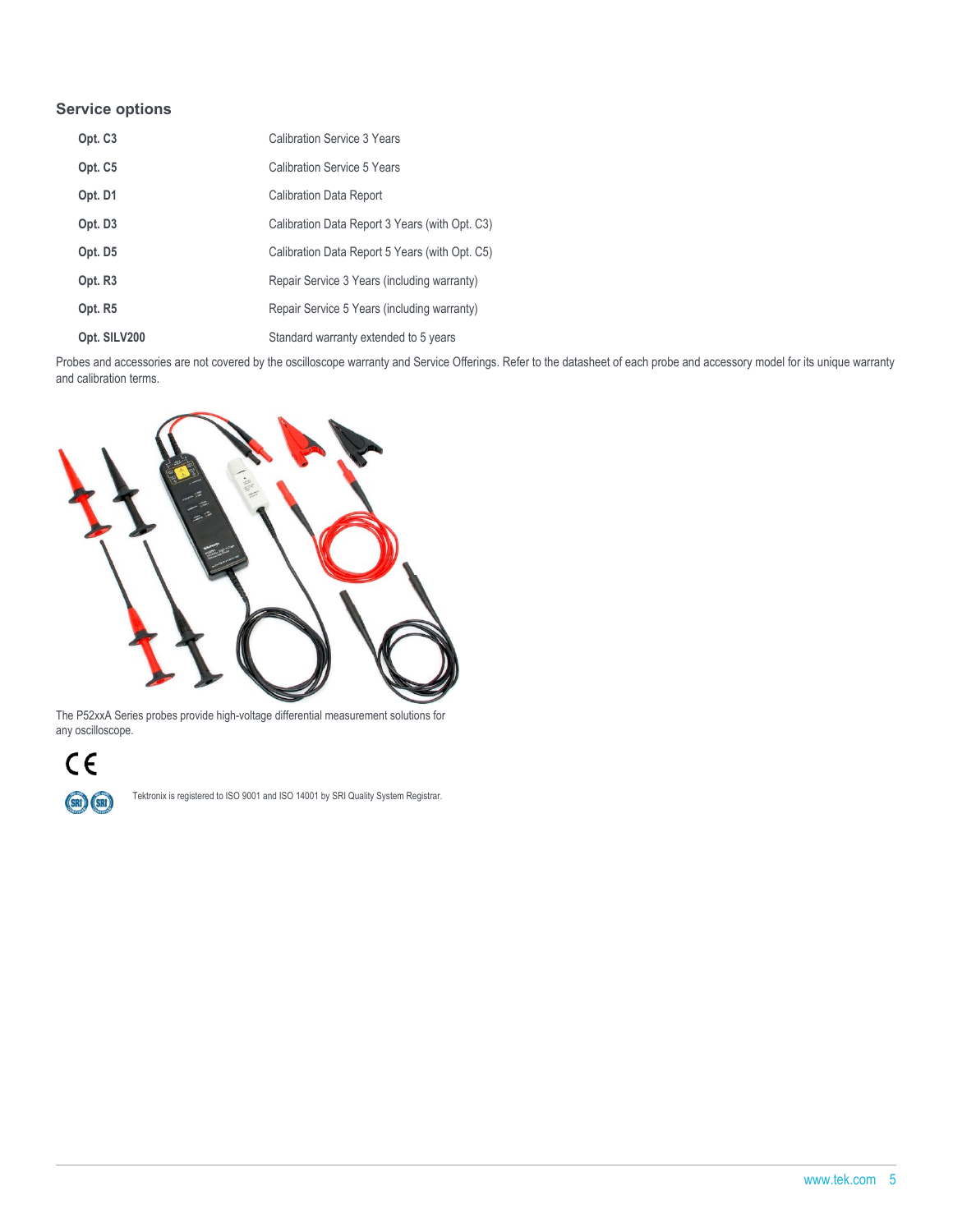#### **Datasheet**

0000255 1000 Central Europe & Greece +41 52 675 3777 Central Europe & Greece +41 52 675 3777 Central Europe and the Baltics +41 52 675 3777 Central Europe & Greece +41 52 675 3777 Cernany 00800 2255 4835\*<br>Finland +41 52 67 **Hong Kong** 400 820 5835 **India** 000 800 650 1835 **Italy** 00800 2255 4835\* All apan 81 (3) 6714 3010<br> **Middle East, Asia, and North Africa** +41 52 675 3777<br> **Middle East, Asia, and North Africa** +41 52 675 3777<br> **People's Republic of China** 400 820 5835<br> **People's Republic of China** 400 820 583 **People's Republic of China** 400 820 5835 **Poland** +41 52 675 3777 **Poland** +41 52 675 3777 **Portugal 80 08 12370**<br>**Rupublic of Korea** +822 6917 5084, 822 6917 5080 **Poland +41 52 675 3777 Poland +41 52 675 3777 Poland Republic of Korea** +822 6917 5084, 822 6917 5080 **Russia & CIS** +7 (495) 664<br>**South Africa +522 6917** 5084, 822 6917 5080 **Russia & CIS** +7 (495) 664 **Spain** 00800 2255 4835\* **Spain** 00800 2255 4835\* **Sweden** 00800 2255 4835\* **Switzerland** 00800 2255 4835\* **Switzerland** 00800 2255 4835\* **Switzerland** 00800 2255 4835\* **Switzerland** 00800 2255 4835\* **ISA** 1 800 833 9200

**Brazil** +55 (11) 3759 7627<br> **Canada** 1 800 833 9200<br> **France** 00800 2255 4835\* **Brazil +45 80 88 1401**<br> **Brazil +45 80 88 1401**<br> **Brazil +45 80 88 1401**<br> **Brazil +45 80 88 1401 United Kingdom & Ireland** 00800 2255 4835\*

**ASEAN / Australasia** (65) 6356 3900 **Austria 00800 2255 4835<sup>\*</sup> Austria 00800 2255 4835<sup>\*</sup> <b>Balkans, Israel, South Africa and other ISE Countries** +41 52 675 3777<br>**Belgium 00800 2255 4835**\* **Balkans, Israel, South Africa Mexico, Central/South America & Caribbean** 52 (55) 56 04 50 90<br>**Norway** 800 16098

\* European toll-free number. If not accessible, call: +41 52 675 3777

For Further Information. Tektronix maintains a comprehensive, constantly expanding collection of application notes, technical briefs and other resources to help engineers working on the cutting edge of technology. Please v

Copyright ® Tektronix, Inc. All rights reserved. Tektronix products are covered by U.S. and foreign patents, issued and pending. Information in this publication supersedes that in all previously published material. Specifi price change privileges reserved. TEKTRONIX and TEK are registered trademarks of Tektronix, Inc. All other trade names referenced are the service marks, trademarks, or registered trademarks of their respective companies.

12 May 2017 51W-11195-12

H

#### www.tek.com

## **Tektronix**<sup>®</sup>